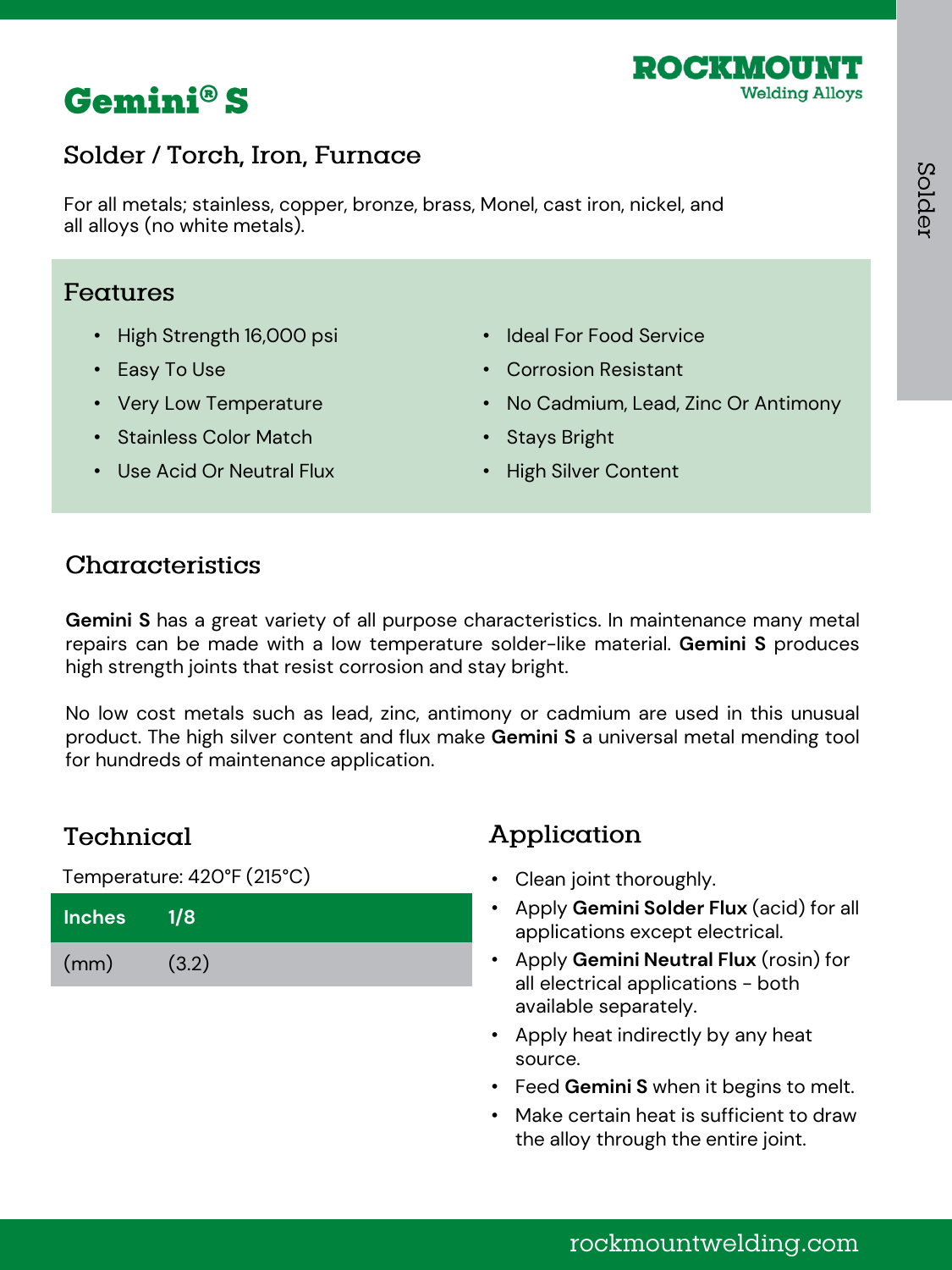



## Solder / Torch, Iron, Furnace

An acid flux core solder for all metals; stainless, copper, bronze, brass, Monel, cast iron, nickel, and all alloys (no white metals).

#### Features

- High Strength 16,000 psi
- Easy To Use
- Very Low Temperature
- No Cadmium Or Lead

• Stainless Color Match

- Ideal For Food Service
- Corrosion Resistant
- No Zinc Or Antimony
- Stays Bright
- High Silver Content

# Characteristics

**Gemini SA** has a great variety of all purpose characteristics. In maintenance many metal repairs can be made with a low temperature solder-like material. **Gemini SA** produces high strength joints that resist corrosion and stay bright.

No low cost metals such as lead, zinc, antimony or cadmium are used in this unusual product. The high silver content and flux make **Gemini SA** a universal metal mending tool for hundreds of maintenance application.

## Technical

Temperature: 420°F (215°C)

| <b>Inches</b> | 1/16  | 1/8   |
|---------------|-------|-------|
| (mm)          | (1.6) | (3.2) |

- Clean joint thoroughly.
- For extra cleaning and wetting action apply **Gemini Solder Flux** (available separately).
- Apply heat indirectly by any heat source.
- Feed **Gemini Solder Flux** when it begins to melt.
- Make certain heat is sufficient to draw the alloy through the entire joint.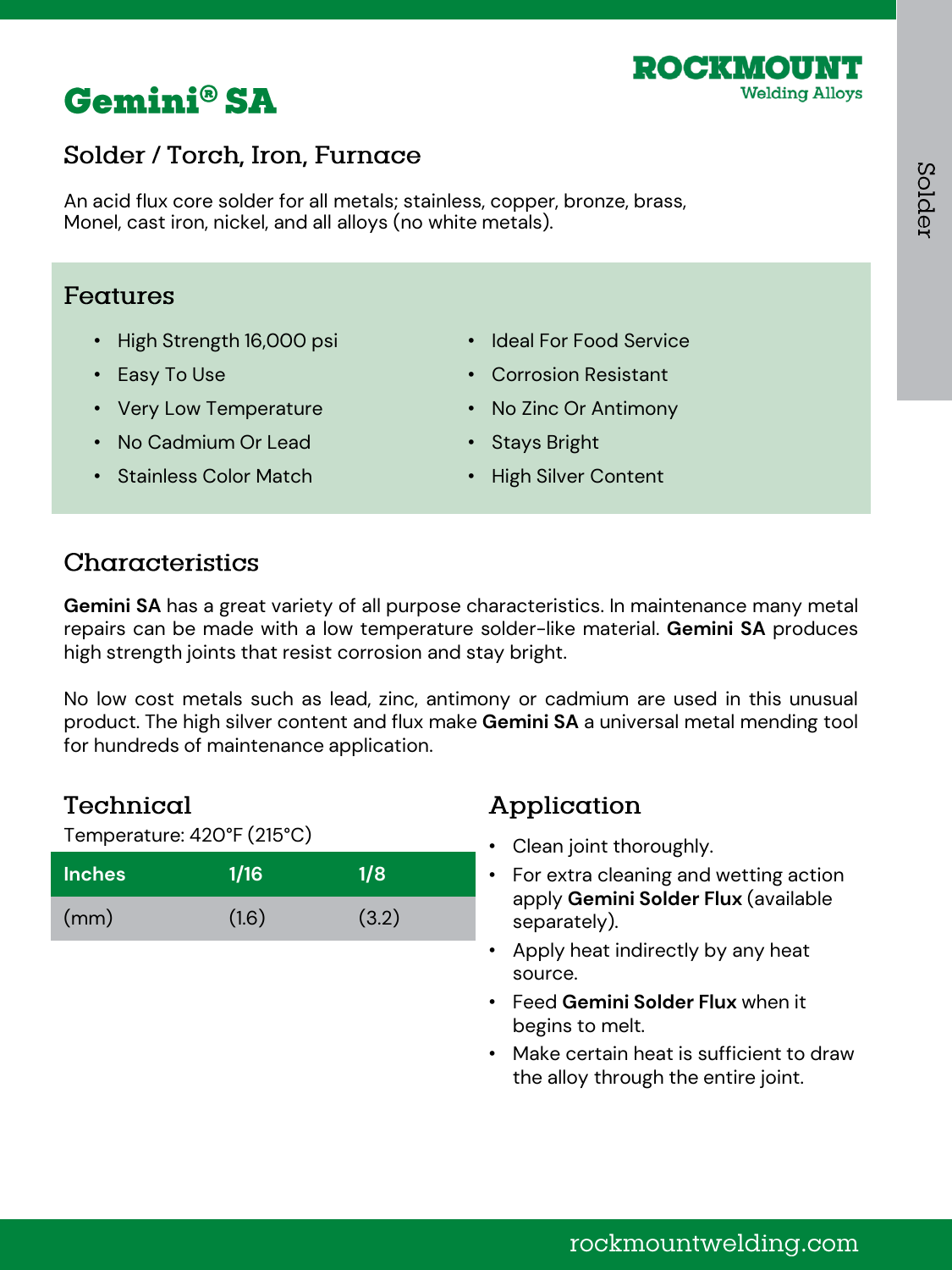



## Solder / Torch, Iron, Furnace

A rosin flux core solder for all metals; stainless, copper, bronze, brass, Monel, cast iron, nickel, and all alloys (no white metals).

### **Features**

- High Strength 16,000 psi
- Easy To Use
- Very Low Temperature
- Corrosion Resistant
- No Zinc Or Antimony
- Stays Bright

• No Cadmium Or Lead

• High Silver Content

## Characteristics

**Gemini SR** has a great variety of all purpose characteristics. In maintenance many metal repairs can be made with a low temperature solder-like material. **Gemini SR** produces high strength joints that resist corrosion and stay bright.

No low cost metals such as lead, zinc, antimony or cadmium are used in this unusual product. The high silver content and flux make **Gemini SR** a universal metal mending tool for hundreds of maintenance application.

### Technical

Temperature: 420°F (215°C)

| <b>Inches</b> | 1/16  |
|---------------|-------|
| (mm)          | (1.6) |

- Clean joint thoroughly.
- For improved cleaning and wetting action apply **Gemini Neutral Solder Flux** (available separately).
- Apply heat indirectly by any heat source.
- Feed **Gemini Solder Flux** when it begins to melt.
- Make certain heat is sufficient to draw the alloy through the entire joint.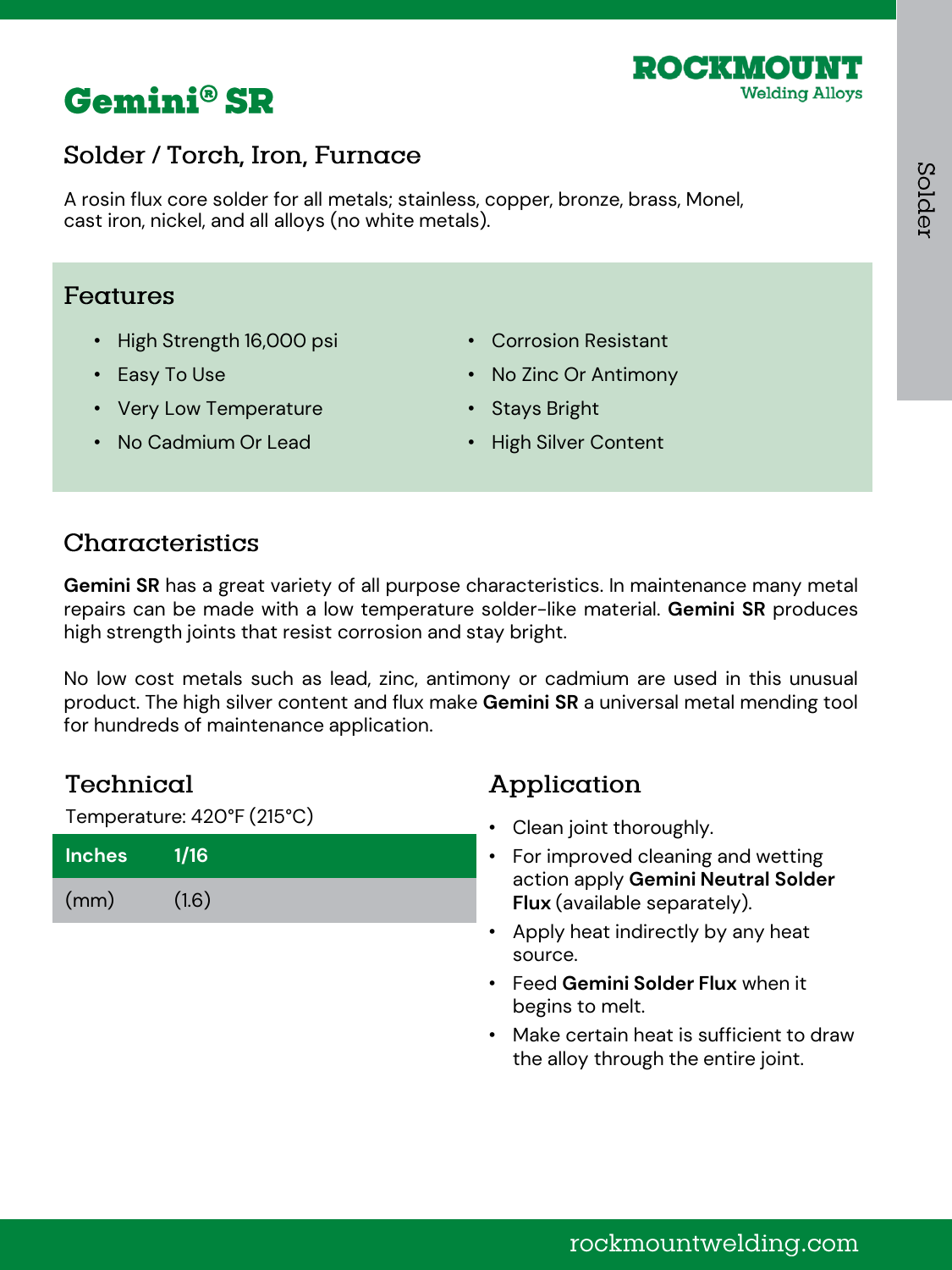

# **Gemini® SSP**

# Solder Paste/Torch, Iron, Furnace

For all metals, including brass, Monel, cast iron, stainless, copper, bronze, nickel and all alloys (no white metals).

### Features

- Minimum Preparation
- Fast and Certain Results
- May Be Preplaced
- Acid Type Flux Pre-Mixed
- Simple To Apply, Wipe-On Application
- Lead Free

• 16,000 psi

## Characteristics

**Gemini SSP** is a high strength silver solder powder pre-mixed in a flux paste. It can be used to join all similar and dissimilar metals (except white metals). It is especially suitable where the part form allows it to be easily preplaced in joint locations that are hard to reach by conventional methods.

## Technical

Temperature: 420°F (215°C)

### Can Size

Available in 1# (454gm) Container

- Clean joint thoroughly.
- Paint solder paste on all surfaces to be joined.
- Heat slowly and avoid overheating.
- In furnace use 20% higher temperature.
- When flux rises to surface and darkens, job is done.
- Remove excess flux with warm water.